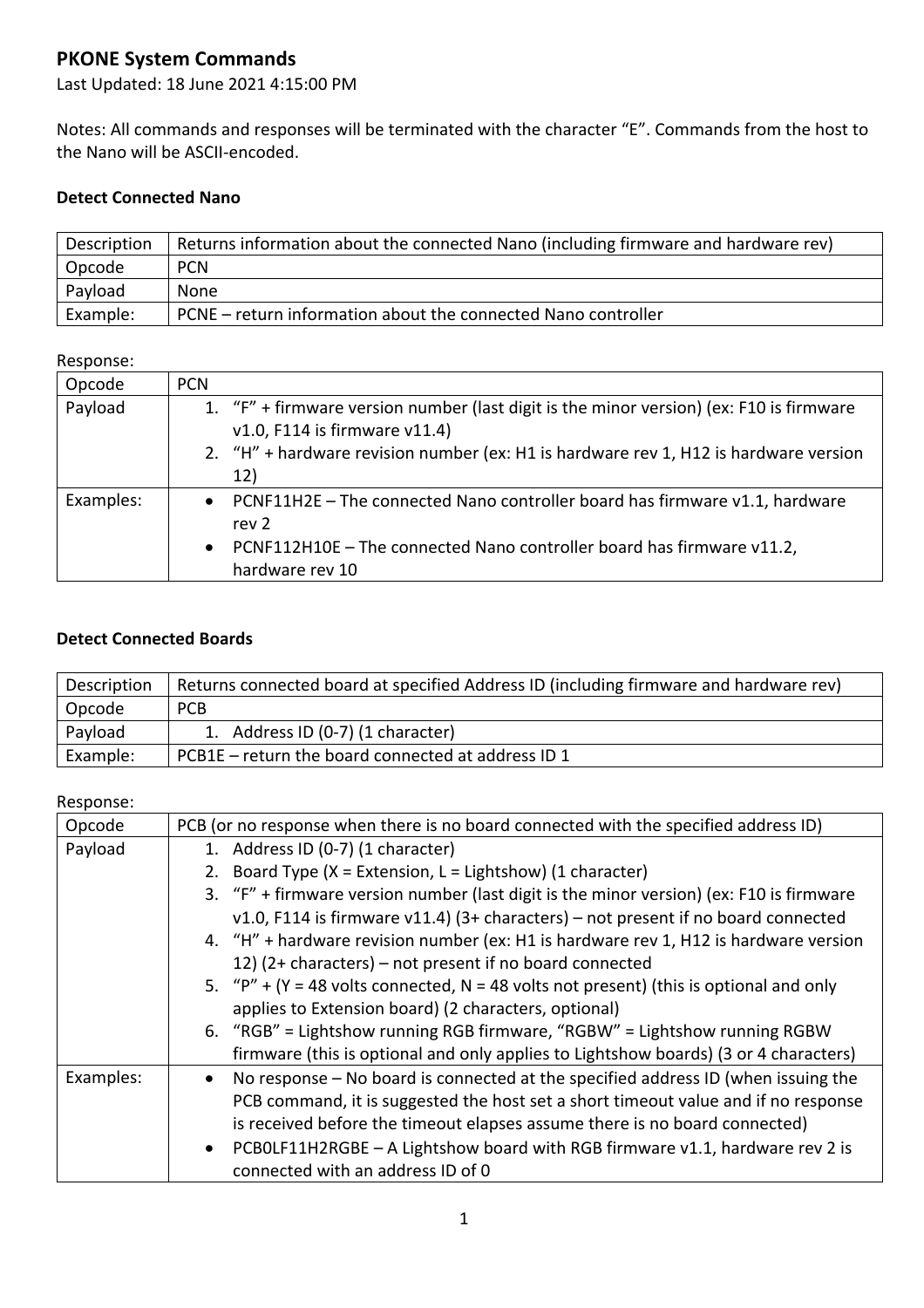| • PCB1LF11H2RGBWE - A Lightshow board with RGBW firmware $v1.1$ , hardware rev 2 |
|----------------------------------------------------------------------------------|
| is connected with an address ID of 1                                             |
| • PCB2XF12H1PYE - An Extension board with firmware 1.2, hardware rev 1, and 48   |
| volt power on is connected as address ID 2                                       |

NOTE: Lightshow boards only have address ID values from 0 to 3.

# **Watchdog Start**

| Description | Instructs the controller to start the watchdog process using the specified timeout value. The<br>controller will expect to receive a watchdog signal command (PWD) before the watchdog<br>timer elapses (the timer is reset every time a PWD command is received). When the<br>watchdog timer elapses without receiving a PWD command, the controller will disable all<br>coils, servos, and lights. This is a safety feature in case of a communications loss (software<br>crash/freeze, other host system issue). |
|-------------|---------------------------------------------------------------------------------------------------------------------------------------------------------------------------------------------------------------------------------------------------------------------------------------------------------------------------------------------------------------------------------------------------------------------------------------------------------------------------------------------------------------------|
| Opcode      | <b>PWS</b>                                                                                                                                                                                                                                                                                                                                                                                                                                                                                                          |
| Payload     | Watchdog timeout (ms) (0000-9999) (4 characters) – the number of milliseconds to<br>1.<br>set the watchdog timeout. A value of 0000 will stop the watchdog process (same as<br>issuing a PWF command).                                                                                                                                                                                                                                                                                                              |
| Example:    | PWS1000E – instruct the controller to start the watchdog process with a timeout of 1000<br>ms (1 second)                                                                                                                                                                                                                                                                                                                                                                                                            |

# Response:

| Opcode   | <b>PWS</b>                                                                       |
|----------|----------------------------------------------------------------------------------|
| Payload  | None                                                                             |
| Example: | PWSE – The connected Nano controller board has successfully started the watchdog |
|          | process                                                                          |

# **Watchdog Stop**

| Description | Instructs the controller to stop the watchdog process.      |
|-------------|-------------------------------------------------------------|
| Opcode      | <b>PWF</b>                                                  |
| Payload     | None                                                        |
| Example:    | PWFE – instruct the controller to stop the watchdog process |

Response:

| Opcode   | <b>PWF</b>                                                                                    |
|----------|-----------------------------------------------------------------------------------------------|
| Payload  | None                                                                                          |
| Example: | • PWFE – The connected Nano controller board has successfully stopped the<br>watchdog process |

# **Watchdog Signal/Ping**

| Description | Notifies the controller to restart the watchdog process timeout timer (the connected           |
|-------------|------------------------------------------------------------------------------------------------|
|             | computer is active and still able to communicate with the controller). This must be sent to    |
|             | the Nano at least every second once the watchdog process has been started or a watchdog        |
|             | timeout error will occur and all coils, servos, and lights will be disabled. It is recommended |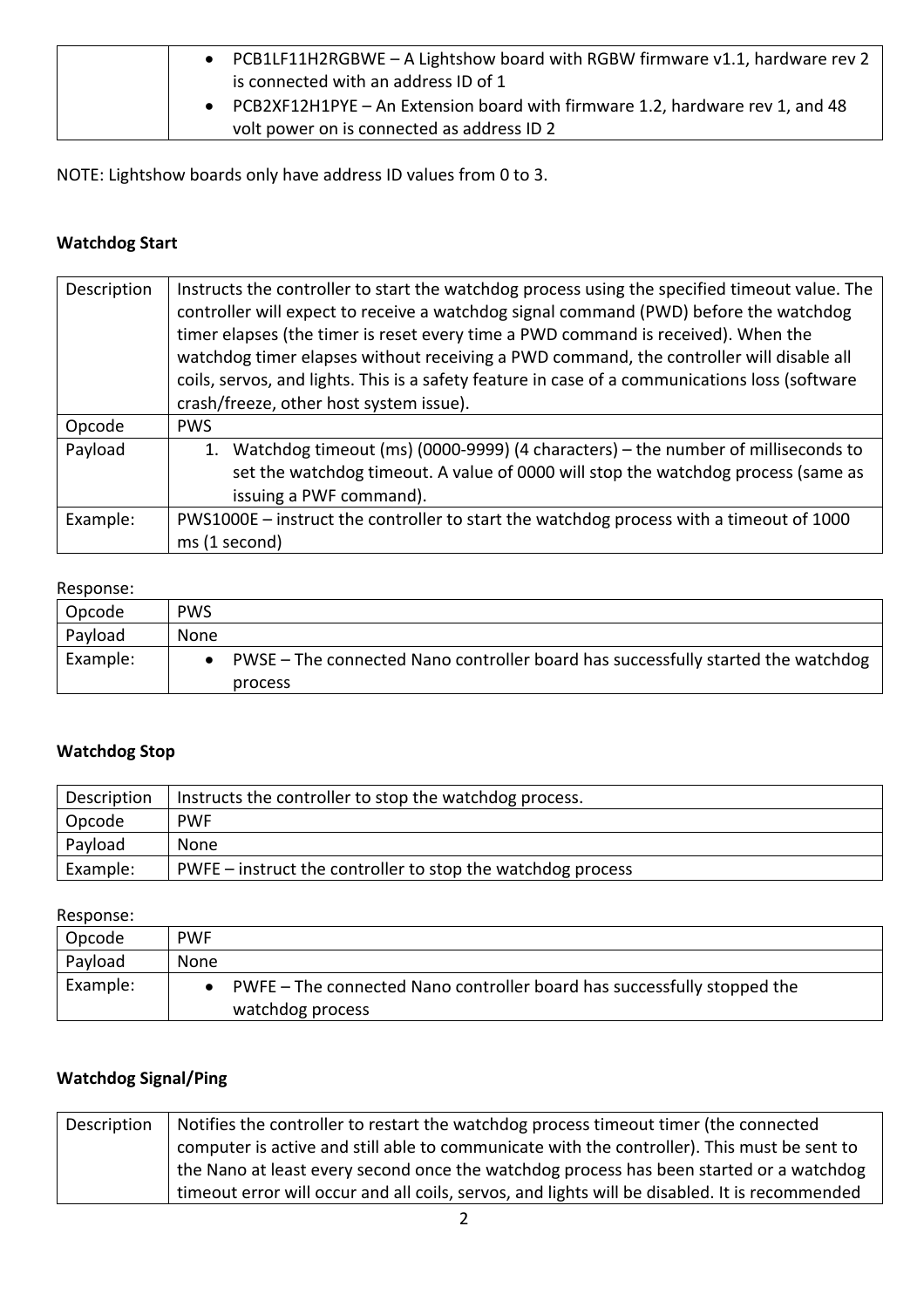|          | that this be send about every 500ms to ensure communication delays do not cause a<br>watchdog timeout. |
|----------|--------------------------------------------------------------------------------------------------------|
| Opcode   | <b>PWD</b>                                                                                             |
| Payload  | None                                                                                                   |
| Example: | PWDE – notify the controller to restart the watchdog timeout timer                                     |

| Opcode   | <b>PWD</b>                                                                     |
|----------|--------------------------------------------------------------------------------|
| Payload  | None                                                                           |
| Example: | PWDE – The connected Nano controller board has successfully reset the watchdog |
|          | process timeout timer                                                          |

# **Watchdog Timeout**

| Description | A watchdog process timeout has occurred on the controller and the watchdog process has |
|-------------|----------------------------------------------------------------------------------------|
|             | been stopped.                                                                          |
|             | <b>NOTE:</b> This message is only sent from the controller to the host.                |

#### Response:

| Opcode   | <b>PWT</b>                                                                        |
|----------|-----------------------------------------------------------------------------------|
| Payload  | None                                                                              |
| Example: | • PWTE – A watchdog process timeout has occurred and the watchdog process has     |
|          | been stopped on the controller. All coils, servos, and lights have been disabled. |

# **Initialize/Reset System**

| Description | Reset and initialize the hardware (all coils, servos, simple LEDs, WS281X LEDs, and the<br>watchdog process should be stopped or disabled and reset back to their initial states). |
|-------------|------------------------------------------------------------------------------------------------------------------------------------------------------------------------------------|
| Opcode      | <b>PRS</b>                                                                                                                                                                         |
| Payload     | None                                                                                                                                                                               |
| Example:    | PRSE – instruct the controller to reset and reinitialize all the hardware                                                                                                          |

| Opcode   | PRS (One response is sent from the Nano controller and for each board connected in the                                                                                                                                        |
|----------|-------------------------------------------------------------------------------------------------------------------------------------------------------------------------------------------------------------------------------|
|          | PKONE system).                                                                                                                                                                                                                |
| Payload  | 1. Address ID (0-7) (1 character) (not sent when the board is the Nano)                                                                                                                                                       |
|          | 2. Board Type (N = Nano, X = Extension, L = Lightshow) (1 character)                                                                                                                                                          |
| Example: | PRSNEPRSOXEPRS1LE - The connected boards (Extension at address ID 0, Lightshow<br>$\bullet$<br>at address ID 1, and the Nano controller) have all been successfully reset and<br>initialized.                                 |
|          | • PRSNE - The connected boards (only a Nano controller) have all been successfully<br>reset and initialized.                                                                                                                  |
|          | PRSNEPRSOXEPRS1XEPRS2LE - The connected boards (Extension at address ID 0,<br>$\bullet$<br>Extension at address ID 1, Lightshow at address ID 2, and the Nano controller) have<br>all been successfully reset and initialized |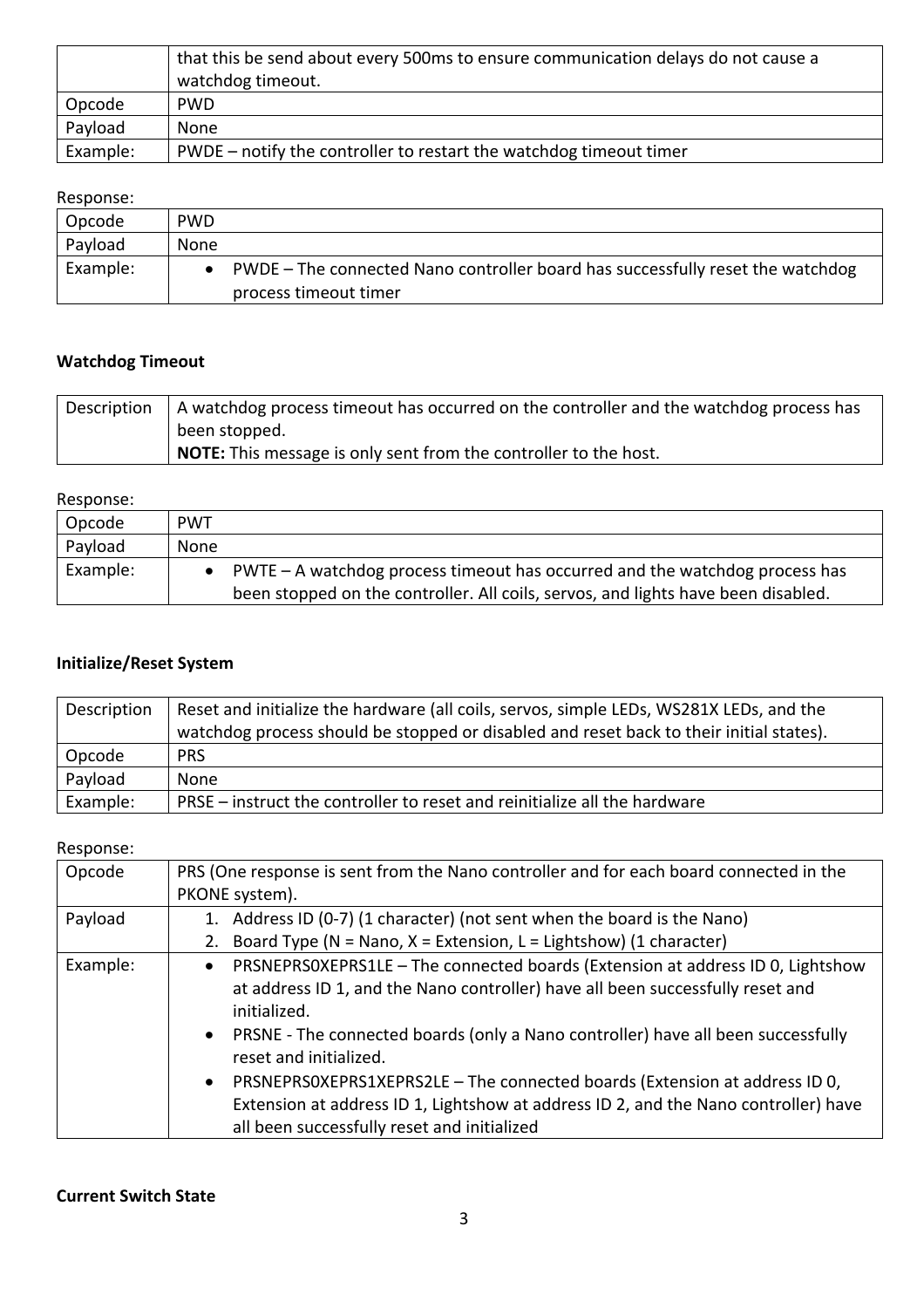| Description | Retrieve the current state of all the switches (and optos) for the Extension board at the<br>specified Address ID. This is typically utilized right after initialization to determine the<br>locations of balls in the pinball machine. |
|-------------|-----------------------------------------------------------------------------------------------------------------------------------------------------------------------------------------------------------------------------------------|
| Opcode      | <b>PSA</b>                                                                                                                                                                                                                              |
| Payload     | 1. Address ID (0-7) (1 character)                                                                                                                                                                                                       |
| Example:    | PSA1E - Request the status of all switches and optos for the Extension board at Address ID                                                                                                                                              |
|             |                                                                                                                                                                                                                                         |

| Opcode   | <b>PSA</b>                                                                                         |
|----------|----------------------------------------------------------------------------------------------------|
| Payload  | 1. Address ID (0-7) (1 character)                                                                  |
|          | 2. One character corresponding to each switch on the board ( $0 = open/inactive$ , $1 =$           |
|          | closed/active) in order of switch number (35 characters [30 switches + 5 optos on                  |
|          | the current Extension board])                                                                      |
| Example: |                                                                                                    |
|          | optos on the board at address ID 2 (35 status characters). In this example the 5 <sup>th</sup> and |
|          | 8 <sup>th</sup> switches are active/closed while the rest are inactive/open.                       |
|          | $\bullet$                                                                                          |
|          | optos on the Extension board at address ID 1. In this example the 2 <sup>nd</sup> and 3rd          |
|          | switches on board with ID 1 are active/closed while the rest are inactive/open.                    |

# **Switch State Change Notification**

| Description | Whenever a switch changes states (from active/closed to inactive/open or from                |
|-------------|----------------------------------------------------------------------------------------------|
|             | inactive/open to active/closed), a switch state change notification message is sent from the |
|             | controller. These messages are only sent upon a change in state. No message will be sent     |
|             | while a switch continues to be in the same state.                                            |
|             | <b>NOTE:</b> This message is only sent from the controller to the host.                      |

### Response:

| Opcode    | <b>PSW</b>                                                                       |
|-----------|----------------------------------------------------------------------------------|
| Payload   | 1. Address ID (0-7) (1 character)                                                |
|           | 2. Switch/opto number (01-35) (2 characters)                                     |
|           | 3. Switch state $(1 = active/closed, 0 = inactive/open)$ (1 character)           |
| Examples: | • PSW2171E - Switch 17 on board with address id 2 has just become active/closed. |
|           | • PSW1020E – Switch 2 on board with address id 1 has just become inactive/open.  |

# **Coil Configuration**

| Description | Configures the specified coil settings (which will be stored for the coil) |
|-------------|----------------------------------------------------------------------------|
| Opcode      | PCC                                                                        |
| Payload     | 1. Address ID (0-7) (1 character)                                          |
|             | 2. Coil number (01-10) (2 characters)                                      |
|             | 3. Pulse time (ms) (000-250) (3 characters)                                |
|             | 4. Pulse power (%) (00-99) (2 characters)                                  |
|             | 5. Hold power (%) (00-99) (2 characters)                                   |
|             | 6. Recycle time (ms) (000-500) (3 characters)                              |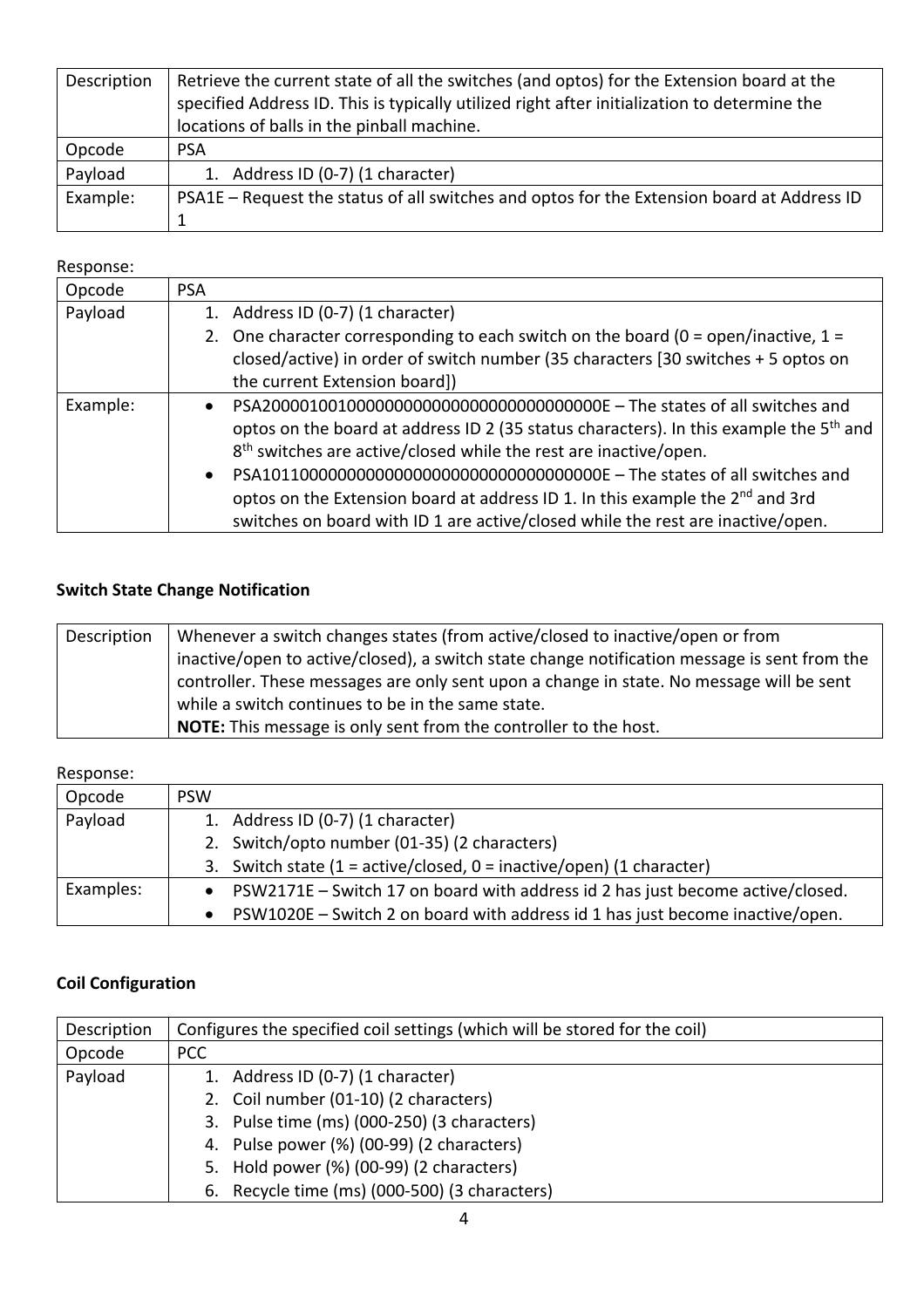| Examples: | PCC1040759900150E - Set the following settings for coil 4 on board at address id 1:<br>$\bullet$ |
|-----------|--------------------------------------------------------------------------------------------------|
|           | Pulse time: 75ms<br>$\circ$                                                                      |
|           | Pulse power: 99%                                                                                 |
|           | Hold power: 0%                                                                                   |
|           | Recycle time: 150ms                                                                              |
|           | PCC2101009950200E – Set the following settings for coil 10 on board at address id<br>$\bullet$   |
|           | 2:                                                                                               |
|           | Pulse time: 100ms                                                                                |
|           | Pulse power: 99%<br>$\circ$                                                                      |
|           | Hold power: 50%                                                                                  |
|           | Recycle time: 200ms<br>$\circ$                                                                   |

| Opcode   | <b>PCC</b>                                                   |
|----------|--------------------------------------------------------------|
| Payload  | <b>None</b>                                                  |
| Example: | • PCCE - The specified coil has been configured successfully |

Definitions:

- **Pulse time**: The default amount of time, in milliseconds, that this coil will pulse for when it is activated.
- **Pulse power**: The power percentage which controls how much power is applied during the initial pulse phase of the coil's activation.
- **Hold power**: This setting lets you control how much power is sent to the coil when it is "held" in the on position (using the Enable/Hold Coil command PCH).
- **Recycle time**: Controls the amount of time, in milliseconds, before the coil can be fired again (commands during the recycle time period after the coil is released are ignored). This is used on things like pop bumpers and slingshots to prevent "machine gunning."

| Description | Pulses the specified coil using the coil's current configuration settings.<br>NOTE: The PCC command must be sent to set the coil's configuration settings prior to<br>sending this command.                   |
|-------------|---------------------------------------------------------------------------------------------------------------------------------------------------------------------------------------------------------------|
| Opcode      | <b>PCP</b>                                                                                                                                                                                                    |
| Payload     | 1. Address ID (0-7) (1 character)<br>2. Coil number (01-10) (2 characters)                                                                                                                                    |
| Examples:   | • PCP104E – Pulse coil 4 on board at address id 1 using the coil's current configuration<br>settings<br>• PCP210E – Pulse coil 10 on board at address id 2 using the coil's current<br>configuration settings |

# **Pulse Coil**

## Response:

| Opcode   | <b>PCP</b>                                                 |
|----------|------------------------------------------------------------|
| Payload  | None                                                       |
| Example: | • PCPE $-$ The specified coil has been pulsed successfully |

### **Enable/Hold Coil**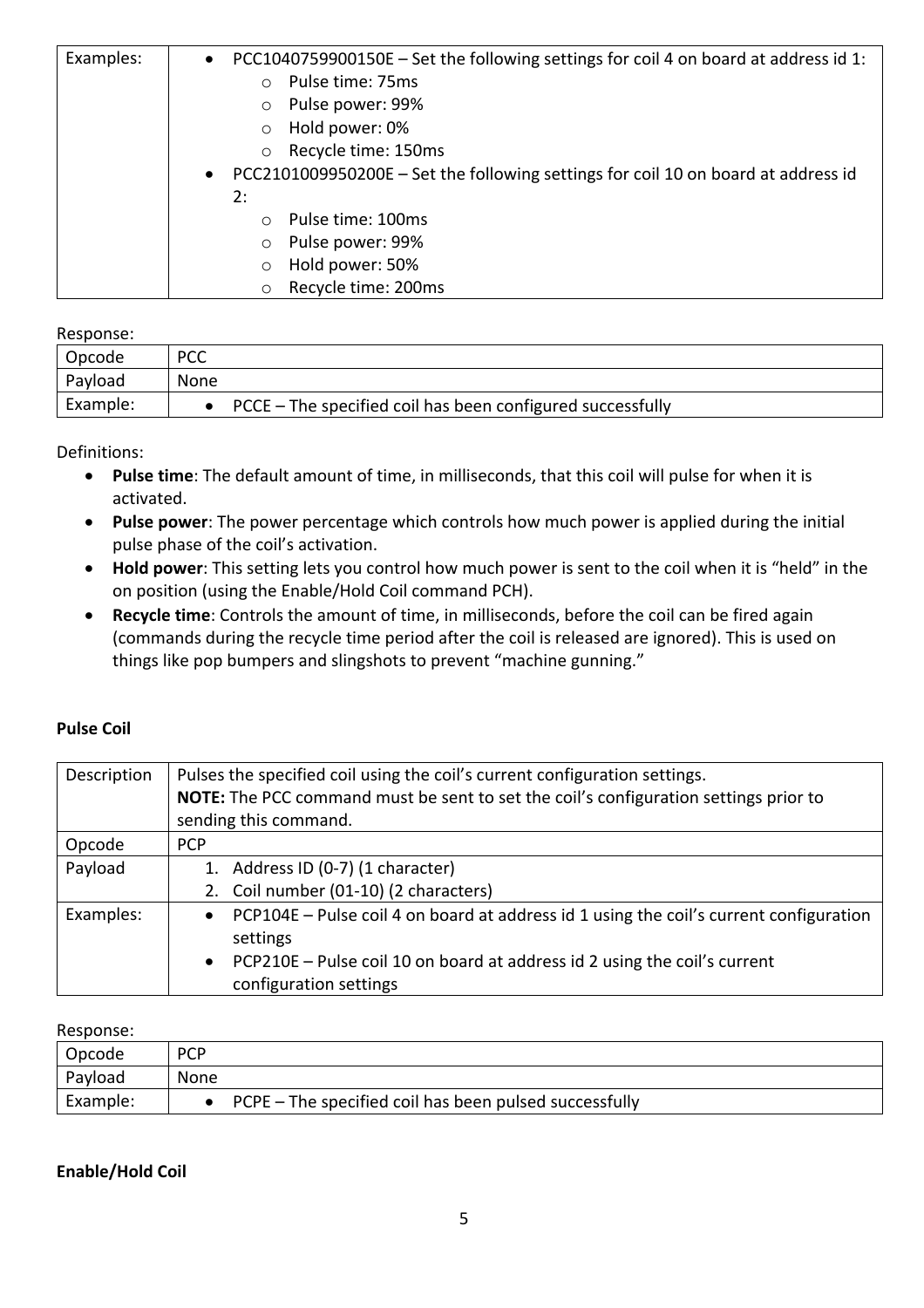| Description | Pulses the specified coil using the coil's current configuration settings. The coil is initially<br>activated using the pulse power and pulse time configuration settings and then is held using<br>the hold power setting. If the pulse time configuration setting is 0, the coil will simply be<br>activated and held using the hold power configuration setting.<br>NOTE: The PCC command must be sent to set the coil's configuration settings prior to<br>sending this command. |
|-------------|--------------------------------------------------------------------------------------------------------------------------------------------------------------------------------------------------------------------------------------------------------------------------------------------------------------------------------------------------------------------------------------------------------------------------------------------------------------------------------------|
| Opcode      | <b>PCH</b>                                                                                                                                                                                                                                                                                                                                                                                                                                                                           |
| Payload     | 1. Address ID (0-7) (1 character)                                                                                                                                                                                                                                                                                                                                                                                                                                                    |
|             | 2. Coil number (01-10) (2 characters)                                                                                                                                                                                                                                                                                                                                                                                                                                                |
| Examples:   | PCH104E - Enable and hold coil 4 on board at address id 1 using the coil's current<br>$\bullet$                                                                                                                                                                                                                                                                                                                                                                                      |
|             | configuration settings                                                                                                                                                                                                                                                                                                                                                                                                                                                               |
|             | PCH210E – Enable and hold coil 10 on board at address id 2 using the coil's current<br>$\bullet$                                                                                                                                                                                                                                                                                                                                                                                     |
|             | configuration settings                                                                                                                                                                                                                                                                                                                                                                                                                                                               |

| Opcode   | <b>PCH</b>                                                       |
|----------|------------------------------------------------------------------|
| Payload  | None                                                             |
| Example: | • PCHE $-$ The specified coil has been enabled/held successfully |

# **Disable/Release Coil**

| Description | Disables/released the specified coil                                                      |
|-------------|-------------------------------------------------------------------------------------------|
|             | NOTE: This command will have no effect if the specified coil is not currently enabled (in |
|             | hold state).                                                                              |
| Opcode      | <b>PCR</b>                                                                                |
| Payload     | 1. Address ID (0-7) (1 character)                                                         |
|             | 2. Coil number (01-10) (2 characters)                                                     |
| Examples:   | PCR104E - Disable/release coil 4 on board at address id 1<br>$\bullet$                    |
|             | PCR210E - Disable/release coil 10 on board at address id 2<br>$\bullet$                   |

# Response:

| Opcode   | <b>PCR</b>                                                            |
|----------|-----------------------------------------------------------------------|
| Payload  | None                                                                  |
| Example: | • PCRE $-$ The specified coil has been disabled/released successfully |

# **Hardware Rule Configuration**

| Description | Configures a hardware rule for the specified coil (this will be stored for the coil). Hardware<br>rules allow for low latency responses to switch inputs without the need for external<br>software. There can only be one rule per solenoid. A new rule will always overwrite an<br>existing rule for the coil. |
|-------------|-----------------------------------------------------------------------------------------------------------------------------------------------------------------------------------------------------------------------------------------------------------------------------------------------------------------|
| Opcode      | <b>PHR</b>                                                                                                                                                                                                                                                                                                      |
| Payload     | 1. Address ID (0-7) (1 character)                                                                                                                                                                                                                                                                               |
|             | 2. Coil number (01-10) (2 characters)                                                                                                                                                                                                                                                                           |
|             | 3. Mode (1-5, see Rule Modes below) (1 character)                                                                                                                                                                                                                                                               |
|             | 4. Switch 1 (00 = ignored, 01-35) (2 characters)                                                                                                                                                                                                                                                                |
|             | 5. Switch 1 inverted (0 = false, 1 = true) (1 character) – when true, inverts the state of                                                                                                                                                                                                                      |
|             | the switch for the purposes of this rule                                                                                                                                                                                                                                                                        |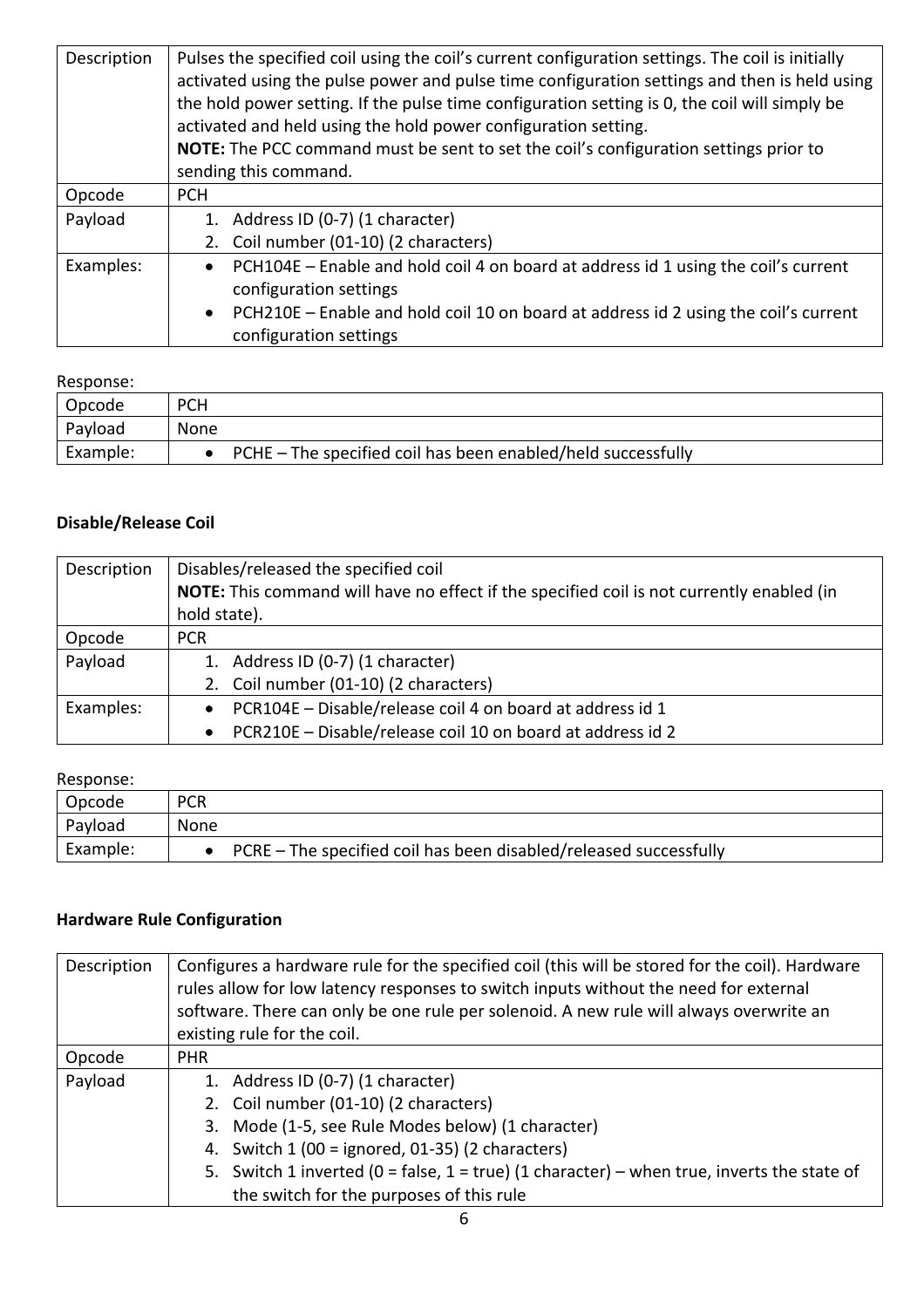|           | 6. Switch $2(00 =$ ignored, $01-35(2)$ characters)                                                                                                                |
|-----------|-------------------------------------------------------------------------------------------------------------------------------------------------------------------|
|           | 7. Switch 2 inverted (0 = false, $1 = true$ ) (1 character) – when true, inverts the state of                                                                     |
|           | the switch for the purposes of this rule                                                                                                                          |
|           | 8. Coil delay time (ms) (000-999) (3 characters) - the number of milliseconds to delay                                                                            |
|           | before activating the coil when the rule is activated by a switch                                                                                                 |
|           | 9. Coil pulse time (ms) (000-250) (3 characters)                                                                                                                  |
|           | 10. Coil pulse power (%) (00-99) (2 characters)                                                                                                                   |
|           | 11. Coil hold power (%) (00-99) (2 characters)                                                                                                                    |
|           | 12. Coil recycle time (ms) (000-500) (3 characters)                                                                                                               |
| Examples: | PHR10130700000001009930000E - Set the following hardware rule for coil 1 on<br>$\bullet$                                                                          |
|           | board at address id 1:                                                                                                                                            |
|           | Mode 3 (pulse on switch activation and release)<br>$\circ$                                                                                                        |
|           | Switch 1: switch 7 (inverted = false)<br>O                                                                                                                        |
|           | Switch 2: ignored in mode 3 (set to 0, inverted = false)<br>$\circ$                                                                                               |
|           | Coil delay time: ignored in mode 3 (set to 0)<br>$\circ$                                                                                                          |
|           | Pulse time: 100ms<br>$\circ$                                                                                                                                      |
|           | Pulse power: 99%<br>$\circ$                                                                                                                                       |
|           | Hold power: 30%<br>$\circ$                                                                                                                                        |
|           | Recycle time: Oms<br>$\circ$                                                                                                                                      |
|           | This means coil 1 will be pulsed for 100ms at full power when switch 7 is                                                                                         |
|           | activated (flipper button) then enabled/held at 30% power while the switch                                                                                        |
|           | remains activated. The coil will be disabled/released when switch 7 is                                                                                            |
|           | deactivated. This is a typical rule for a main flipper coil with no EOS switch.                                                                                   |
|           | PHR10150700800001009930000E - Set the following hardware rule for coil 1 on                                                                                       |
|           | board at address id 1:                                                                                                                                            |
|           | Mode 5 (Pulse and enable/hold on switch activation and release on switch<br>$\circ$                                                                               |
|           | release and release on second switch)                                                                                                                             |
|           | Switch 1: switch 7 (inverted = false)<br>$\circ$                                                                                                                  |
|           | Switch 2: switch 8 (inverted = false)<br>$\circ$                                                                                                                  |
|           | Coil delay time: ignored in mode 5 (set to 0)<br>$\circ$                                                                                                          |
|           | Pulse time: 100ms<br>O                                                                                                                                            |
|           | Pulse power: 99%<br>$\circ$                                                                                                                                       |
|           | Hold power: 30%<br>$\circ$                                                                                                                                        |
|           | Recycle time: Oms<br>$\circ$                                                                                                                                      |
|           | This means coil 1 will be pulsed for 100ms at full power when switch 7 is activated                                                                               |
|           | (flipper button) then enabled/held at 30% power while the switch remains<br>activated. The coil will be disabled/released when switch 7 is deactivated. The pulse |
|           | will be canceled, and the coil will be disabled/released when switch 8 is activated.                                                                              |
|           | This is a typical rule for a main flipper coil with an EOS switch (switch 8 in this                                                                               |
|           | example).                                                                                                                                                         |
|           | PHR21012400000000459900090E - Set the following hardware rule for coil 10 on<br>٠                                                                                 |
|           | board at address id 2:                                                                                                                                            |
|           | Mode 1 (Pulse on switch activation)<br>$\circ$                                                                                                                    |
|           | Switch 1: switch 24 (inverted = false)<br>O                                                                                                                       |
|           | Switch 2: ignored in mode 1 (set to 0, inverted = false)<br>O                                                                                                     |
|           | Pulse time: 45ms<br>$\circ$                                                                                                                                       |
|           | Pulse power: 99%<br>O                                                                                                                                             |
|           | Hold power: 0%<br>$\circ$                                                                                                                                         |
|           | Recycle time: 90ms<br>$\circ$                                                                                                                                     |
|           |                                                                                                                                                                   |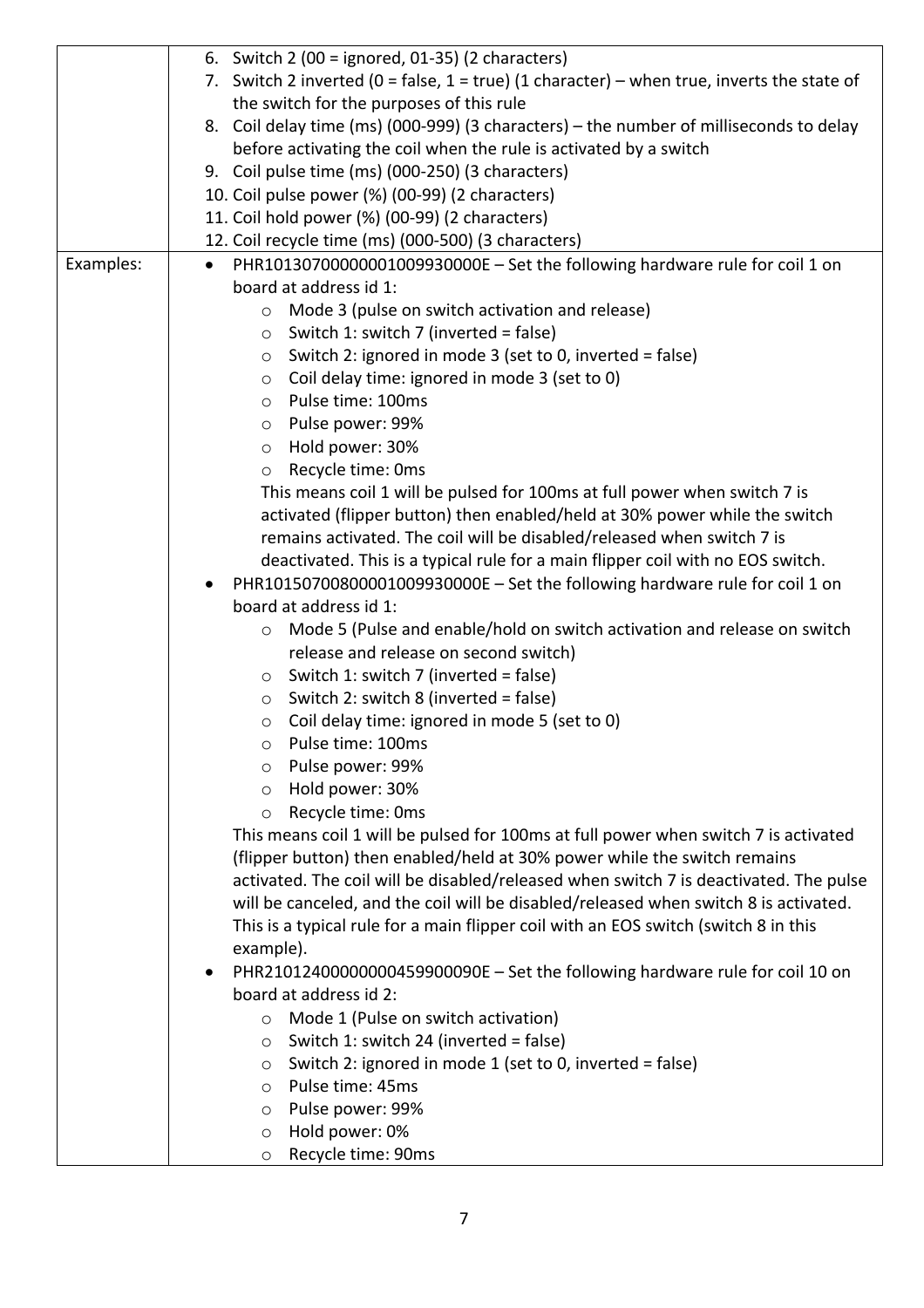| This means coil 10 will be pulsed for 45ms at full power when switch 24 is         |
|------------------------------------------------------------------------------------|
| activated. Coil 10 cannot be reactivated for 90ms due to the recycle time setting. |
| This is a typical rule for a pop bumper.                                           |

| Opcode   | <b>PHR</b>                                                                       |
|----------|----------------------------------------------------------------------------------|
| Payload  | <b>None</b>                                                                      |
| Example: | PHRE – The hardware rule for the specified coil has been configured successfully |

### Hardware Rule Modes:

- 1. Pulse on switch activation Pulses the coil when the switch is activated. The pulse continues after the switch is released. Typically used for autofire coils such as pop bumpers. Switch 2 is ignored in this mode. Coil delay time is ignored in this mode.
- 2. Delayed pulse on switch activation Pulses the coil after the specified delay time elapses when the switch is activated. The pulse continues after the switch is released. Switch 2 is ignored in this mode.
- 3. Pulse on switch activation and release Pulses the coil when the switch is activated. When the switch is released, the pulse is canceled. Switch 2 is ignored in this mode. Coil delay time is ignored in this mode. Typically used on the main coil for dual coil flippers without eos switch.
- 4. Pulse and enable/hold on switch activation and release on switch release Pulses the coil when the switch is activated then enables/holds the coil. When the switch is released, the pulse is canceled, and the coil is disabled/released. Switch 2 is ignored in this mode. Coil delay time is ignored in this mode. Typically used for single coil flippers.
- 5. Pulse and enable/hold on switch activation and release on switch release and release on second switch – Pulses the coil when the switch is activated then enables/holds the coil. When the switch is released, the pulse is canceled, and the coil is disabled/released. When switch 2 is activated, the pulse is canceled, and the coil is disabled/released. Coil delay time is ignored in this mode. Typically used on the main coil for dual-wound coil flippers with eos switch.

See the Coil Configuration (PCC) command for more information on coil settings.

Additional Notes:

• There are separate coil settings for the normal coil configuration and the hardware rule settings. It is important to note that changing the coil configuration will not affect any hardware rule associated with that coil. To change the settings for the hardware rule, you must set the rule again with the new settings (it will overwrite the old rule). Likewise, establishing a hardware rule does not affect the existing coil settings.

# **Delete Hardware Rule**

| Description | Deletes the hardware rule for the specified coil                                      |
|-------------|---------------------------------------------------------------------------------------|
| Opcode      | <b>PHD</b>                                                                            |
| Payload     | 1. Address ID (0-7) (1 character)                                                     |
|             | 2. Coil number (01-10) (2 characters)                                                 |
| Examples:   | • PHD104E – Deletes the hardware rule for coil 4 on board at address id 1             |
|             | PHD210E – Deletes the hardware rule for coil 10 on board at address id 2<br>$\bullet$ |

| ∽<br>Jocode | <b>DUD</b><br>ں . |
|-------------|-------------------|
|             |                   |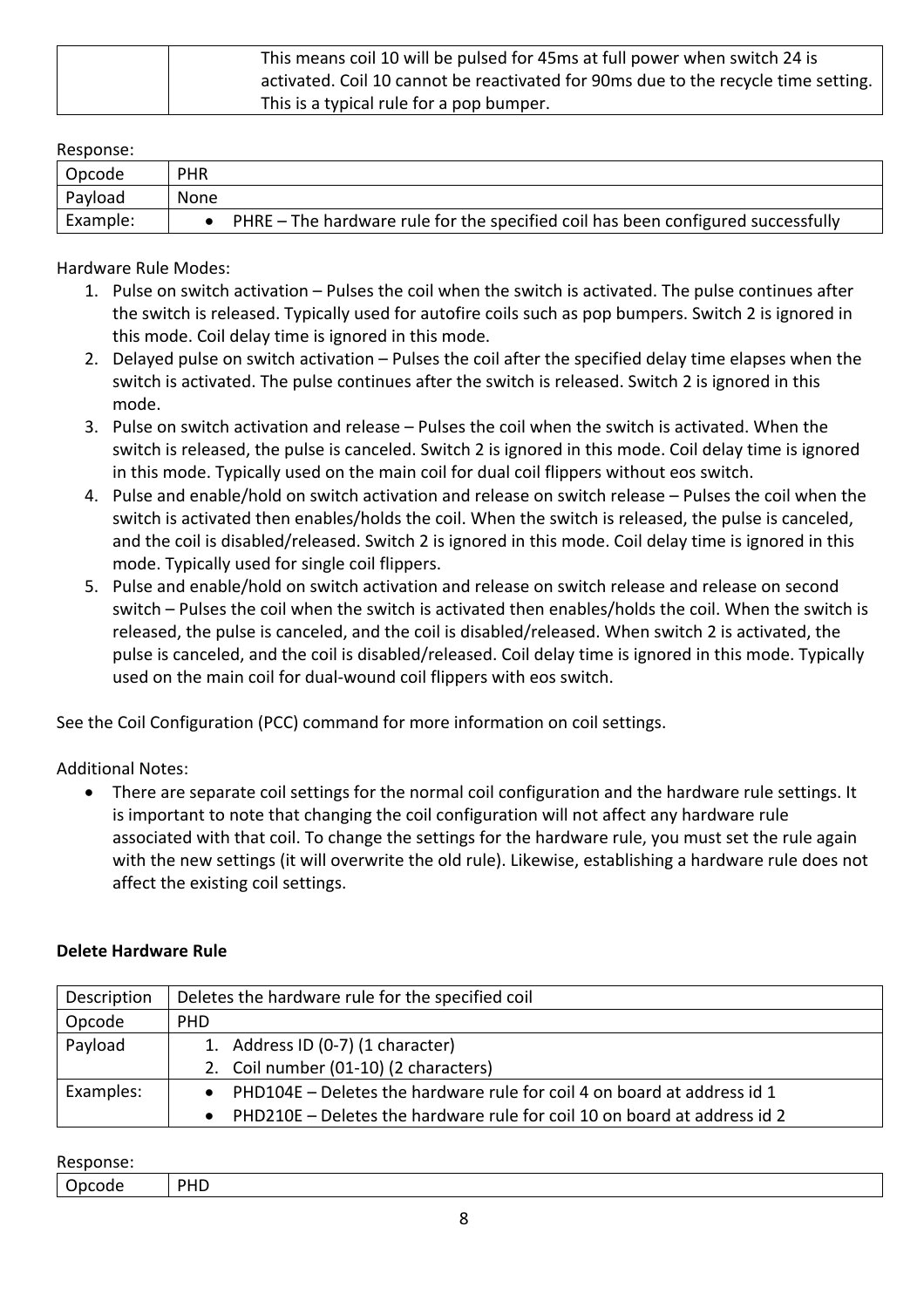| Payload  | None                                                                          |
|----------|-------------------------------------------------------------------------------|
| Example: | PHDE – The hardware rule for the specified coil has been deleted successfully |

## **Servo Control**

| Description | Controls the specified servo motor                                            |
|-------------|-------------------------------------------------------------------------------|
| Opcode      | <b>PSC</b>                                                                    |
| Payload     | 1. Address ID (0-7) (1 character)                                             |
|             | 2. Servo number (11-14) (2 characters)                                        |
|             | 3. Position/degrees to move (03-27) (2 characters)                            |
| Examples:   | PSC11415E – Move servo 14 on board at address id 1 to the middle position (90 |
|             | degrees)                                                                      |
|             | PSC21103E - Move servo 11 on board at address id 2 to 0 degrees               |

### Response:

| Opcode   | <b>PSC</b>                                               |
|----------|----------------------------------------------------------|
| Payload  | None                                                     |
| Example: | PSCE – The servo command has been processed successfully |
|          |                                                          |

# **Standard LED Control**

| Description | Controls the specified standard LED                             |
|-------------|-----------------------------------------------------------------|
| Opcode      | <b>PLS</b>                                                      |
| Payload     | 1. Address ID (0-3) (1 character)                               |
|             | 2. LED number (01-40) (2 characters)                            |
|             | 3. On/Off ( $0 =$ Off, $1 =$ On) (1 character)                  |
| Examples:   | • PLS1091E - Turns on standard LED 9 on board at address id 1   |
|             | • PLS1341E - Turns on standard LED 34 on board at address id 1  |
|             | • PLS2100E - Turns off standard LED 10 on board at address id 2 |

# Response:

| Opcode   | <b>PLS</b>                                                                  |
|----------|-----------------------------------------------------------------------------|
| Payload  | None                                                                        |
| Example: | • PLSE – The specified standard LED command has been processed successfully |

## **Control All Standard LEDs**

| Description | Controls all standard LEDs on the board with the specified Address ID |
|-------------|-----------------------------------------------------------------------|
| Opcode      | <b>PLO</b>                                                            |
| Payload     | 1. Address ID (0-3) (1 character)                                     |
|             | 2. On/Off $(0 = Off, 1 = On)$ (1 character)                           |
| Examples:   | • PLO11E – Turns on all standard LEDs on board at address id 1        |
|             | • PLO01E – Turns on all standard LEDs on board at address id 0        |
|             | • PLO20E - Turns off all standard LEDs on board at address id 2       |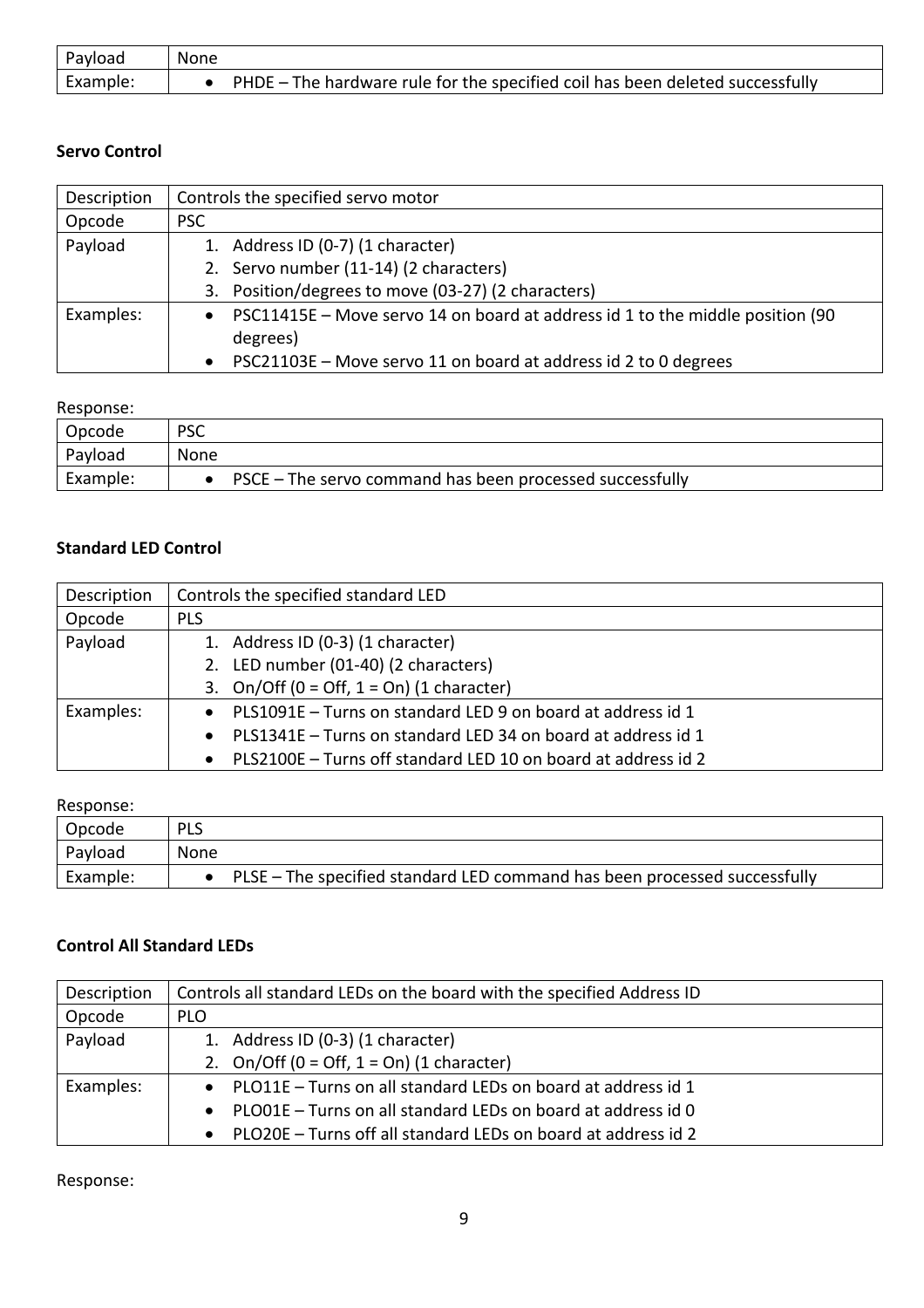| Opcode   | <b>PLO</b>                                                                     |
|----------|--------------------------------------------------------------------------------|
| Payload  | None                                                                           |
| Example: | • PLOE – The Control All Standard LEDs command has been processed successfully |

# **RGB LED**

# **WS281X RGB LED Control (Lightshow RGB firmware only)**

| Description | Controls the specified WS281X RGB LED (may only be used with Lightshow boards running    |
|-------------|------------------------------------------------------------------------------------------|
|             | RGB firmware).                                                                           |
| Opcode      | <b>PLW</b>                                                                               |
| Payload     | 1. Address ID (0-3) (1 character)                                                        |
|             | 2. Group number (1-8) (1 character)                                                      |
|             | 3. LED number (01-64) (2 characters)                                                     |
|             | 4. Animation ( $0$ – Off, $1$ – On, $2$ – Blink, $3$ – Fade) (1 character)               |
|             | 5. First RED color (000-255) (3 characters)                                              |
|             | 6. First GREEN color (000-255) (3 characters)                                            |
|             | 7. First BLUE color (000-255) (3 characters)                                             |
|             | 8. Second RED color (000-255) (3 characters)                                             |
|             | 9. Second GREEN color (000-255) (3 characters)                                           |
|             | 10. Second BLUE color (000-255) (3 characters)                                           |
|             | 11. Animation time in 10ms (0000-4096) (4 characters) (used for Blink and Fade           |
|             | animations)                                                                              |
| Examples:   | PLW110932550000000000002551000E - Fades WS281X RGB LED 9 in Group 1 from<br>$\bullet$    |
|             | red (255,0,0) to blue (0,0,255) over 10 seconds on board at address id 1                 |
|             | PLW12341000255000000000000000000E - Turns on WS281X RGB LED 34 in Group 2<br>$\bullet$   |
|             | to green (0,255,0) on board at address id 1 (second color and fade time are ignored      |
|             | when animation is On)                                                                    |
|             | PLW281000000000000000000000000000E - Turns off WS281X RGB LED 10 in Group 8<br>$\bullet$ |
|             | on board at address id 2 (first and second color and time are all ignored when           |
|             | animation is Off)                                                                        |

### Response:

| Opcode   | <b>PLW</b>                                                                  |
|----------|-----------------------------------------------------------------------------|
| Payload  | None                                                                        |
| Example: | PLWE - The specified WS281X RGB LED command has been processed successfully |

# **WS281X RGB LED Simple Control (Lightshow RGB firmware only)**

| Description | Sets the color and optional fade time for the specified WS281X (may only be used with<br>Lightshow boards running RGB firmware). The LED will fade from the current color to the<br>specified color over the specified fade time interval (0 is set the color immediately with no<br>fade). |
|-------------|---------------------------------------------------------------------------------------------------------------------------------------------------------------------------------------------------------------------------------------------------------------------------------------------|
| Opcode      | <b>PLC</b>                                                                                                                                                                                                                                                                                  |
| Payload     | 1. Address ID (0-3) (1 character)                                                                                                                                                                                                                                                           |
|             | 2. Group number (1-8) (1 character)                                                                                                                                                                                                                                                         |
|             | LED number (01-64) (2 characters)<br>3.                                                                                                                                                                                                                                                     |
|             | 4. RED color (000-255) (3 characters)                                                                                                                                                                                                                                                       |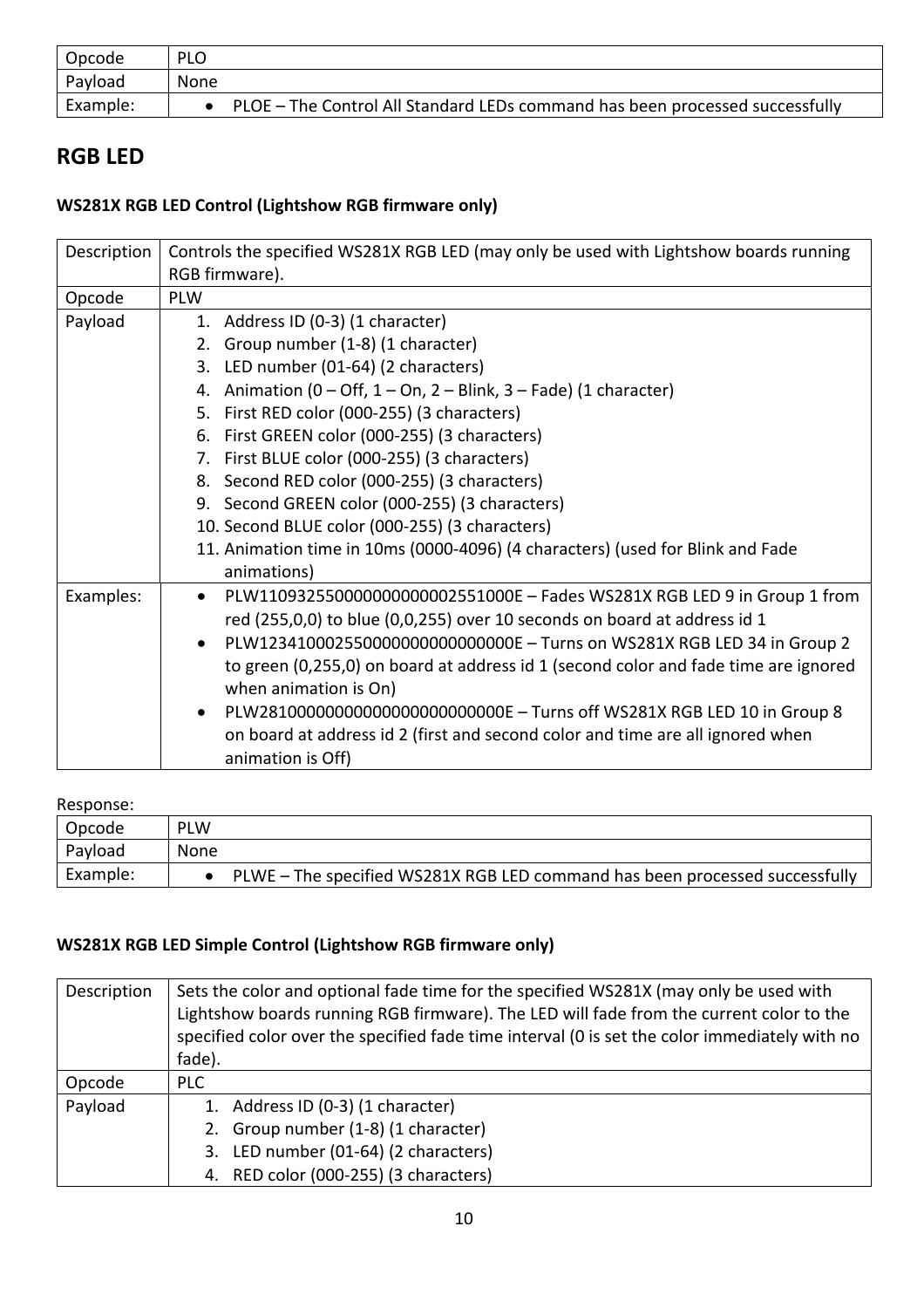|           | 5. GREEN color (000-255) (3 characters)                                                   |
|-----------|-------------------------------------------------------------------------------------------|
|           | 6. BLUE color (000-255) (3 characters)                                                    |
|           | 7. Fade time in 10ms (0000-4096) - 0 to 40960ms, 0 to 40.96 seconds (4 characters)        |
| Examples: | • PLC11422550000000050E - Fades group 1 RGB LED 42 to red (255, 0, 0) over                |
|           | 500ms on board at address id 1                                                            |
|           | PLC02030002552550100E - Fades group 2 RGB LED 3 to cyan (0, 255, 255) over 1<br>$\bullet$ |
|           | second on board at address id 0                                                           |
|           | PLC11012552552550000E - Fades group 1 RGB LED 1 to white (255, 255, 255)<br>$\bullet$     |
|           | instantly on board at address id 1                                                        |

| Opcode   | <b>PLC</b>                                                                                      |
|----------|-------------------------------------------------------------------------------------------------|
| Payload  | None                                                                                            |
| Example: | • PLCE – The specified WS281X RGB LED simple control command has been<br>processed successfully |

# **WS281X RGB LED Batch Control (Lightshow RGB firmware only)**

| Description | Sets the colors and optional fade time for a consecutive group of WS281X RGB LEDs (may<br>only be used with Lightshow boards running RGB firmware). The LEDs will fade from the<br>current color to the specified color over the specified fade time interval (0 is set the color<br>immediately with no fade). All LEDs in the batch will use the same fade time value, but<br>independent color values. |
|-------------|-----------------------------------------------------------------------------------------------------------------------------------------------------------------------------------------------------------------------------------------------------------------------------------------------------------------------------------------------------------------------------------------------------------|
| Opcode      | <b>PLB</b>                                                                                                                                                                                                                                                                                                                                                                                                |
| Payload     | 1. Address ID (0-3) (1 character)<br>2. Group number (1-8) (1 character)<br>First LED number (01-64) (2 characters)<br>3.                                                                                                                                                                                                                                                                                 |
|             | 4. LED count (01-64) (2 characters)                                                                                                                                                                                                                                                                                                                                                                       |
|             | Fade time in 10ms (0000-4096) – 0 to 40960ms, 0 to 40.96 seconds (4 characters)<br>5.                                                                                                                                                                                                                                                                                                                     |
|             | 6. RED color (000-255) for first LED (3 characters)                                                                                                                                                                                                                                                                                                                                                       |
|             | GREEN color (000-255) for first LED (3 characters)<br>7.                                                                                                                                                                                                                                                                                                                                                  |
|             | BLUE color (000-255) for first LED (3 characters)<br>8.                                                                                                                                                                                                                                                                                                                                                   |
|             | 9. Add RGB values for each additional LED in the batch group (9 characters for each                                                                                                                                                                                                                                                                                                                       |
|             | additional LED, up to the number specified in the LED count value)                                                                                                                                                                                                                                                                                                                                        |
| Examples:   | PLB1142030050128043226000255255255000000E - Fades group 1 RGB LED 42 to<br>$\bullet$<br>blue violet (138, 43, 226), RGB LED 43 to cyan (0, 255, 255), and RGB LED 44 to red<br>(255, 0, 0) over 500ms on board at address id 1                                                                                                                                                                            |
|             | PWB0203020100000255255255000255E - Fades group 2 RGB LED 3 to cyan (0,<br>255, 255) and RGB LED 4 to magenta (255, 0, 255) over 1 second on board at<br>address id 0                                                                                                                                                                                                                                      |
|             | PWB1101040000255255255255255000050255050147112219E - Sets group 1 RGB<br>LED 1 to white (255, 255, 255), RGB LED 2 to yellow (255, 255, 0), RGB LED 3 to<br>lime green (50, 255, 50), and RGB LED 4 to medium purple (147, 112, 219) instantly<br>on board at address id 1                                                                                                                                |

| Opcode                   | PLB  |
|--------------------------|------|
| D <sub>2</sub><br>avload | None |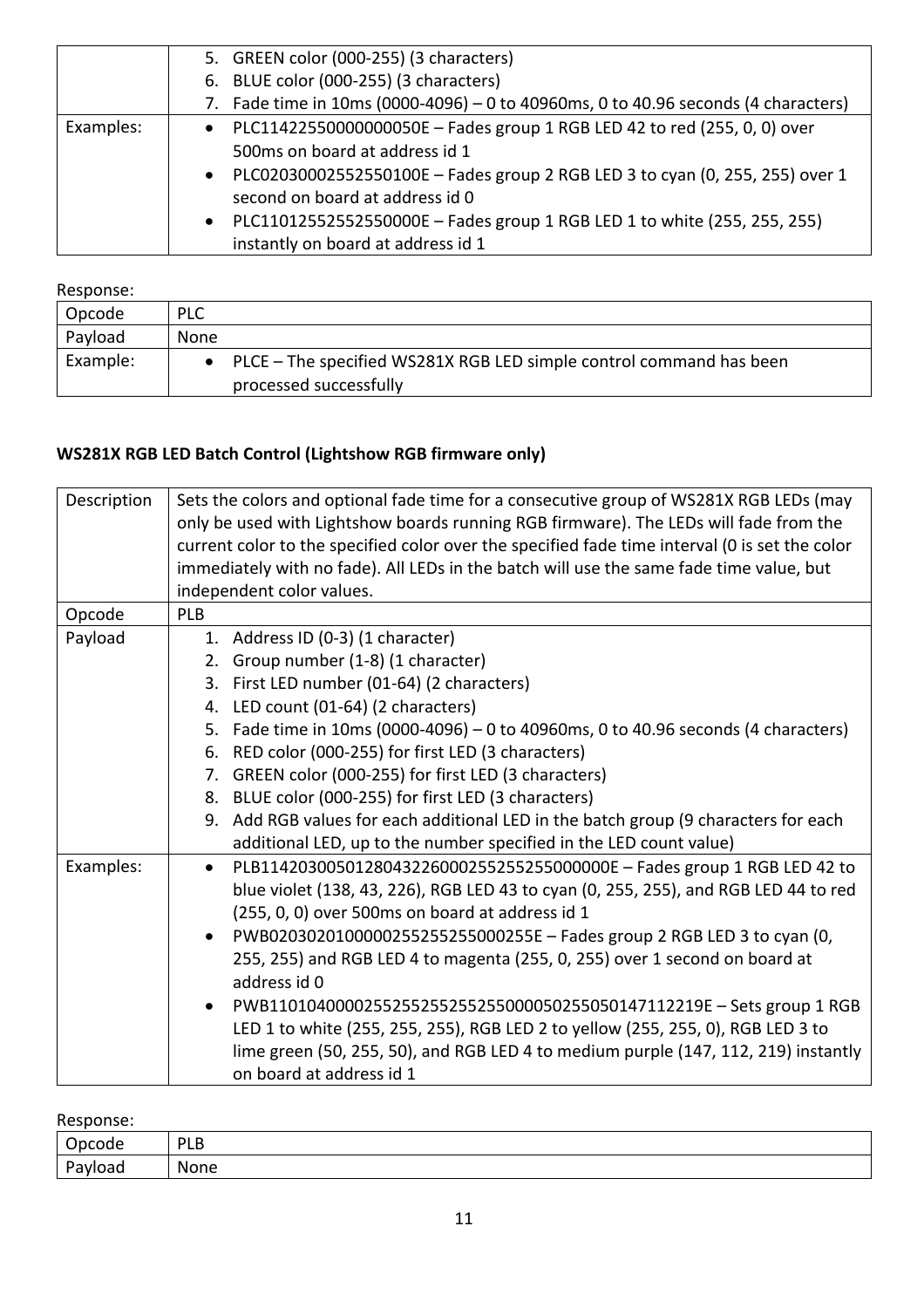| Example: | • PLBE – The specified WS281X RGB LED batch control command has been processed |
|----------|--------------------------------------------------------------------------------|
|          | successfully                                                                   |

# **Set All WS281X RGB LEDs (Lightshow RGB firmware only)**

| Description | Sets the color for all WS281X LEDs in the specified group number on the Lightshow<br>board at the specified Address ID (may only be used with Lightshow boards running RGB<br>firmware). |
|-------------|------------------------------------------------------------------------------------------------------------------------------------------------------------------------------------------|
| Opcode      | <b>PLA</b>                                                                                                                                                                               |
| Payload     | 1. Address ID (0-3) (1 character)                                                                                                                                                        |
|             | 2. Group number (1-8) (1 character)                                                                                                                                                      |
|             | 3. RED color (000-255) (3 characters)                                                                                                                                                    |
|             | 4. GREEN color (000-255) (3 characters)                                                                                                                                                  |
|             | 5. BLUE color (000-255) (3 characters)                                                                                                                                                   |
| Examples:   | PLA11255255255E - Sets all RGB LEDs in group 1 to white (255, 255, 255) on<br>$\bullet$                                                                                                  |
|             | board at address id 1                                                                                                                                                                    |
|             | PLA03000255255E - Sets all RGB LEDs in group 3 to cyan (0, 255, 255) on board<br>$\bullet$                                                                                               |
|             | at address id 0                                                                                                                                                                          |
|             | PLA28000000000E – Sets all RGB LEDs in group 8 to black/off (0, 0, 0) on board at                                                                                                        |
|             | address id 2                                                                                                                                                                             |

#### Response:

| <b>INCONOTION</b> |                                                                            |
|-------------------|----------------------------------------------------------------------------|
| Opcode            | <b>PLA</b>                                                                 |
| Payload           | None                                                                       |
| Example:          | PLAE - The Set All WS281X RGB LEDs command has been processed successfully |

# **RGBW ONLY**

# **WS281X RGBW LED Control (Lightshow RGBW firmware only)**

| Description | Controls the specified WS281X RGBW LED (may only be used with Lightshow boards |
|-------------|--------------------------------------------------------------------------------|
|             | running RGBW firmware)                                                         |
| Opcode      | <b>PWW</b>                                                                     |
| Payload     | 1. Address ID (0-3) (1 character)                                              |
|             | 2. Group number (1-8) (1 character)                                            |
|             | 3. LED number (01-64) (2 characters)                                           |
|             | Animation ( $0$ – Off, $1$ – On, $2$ – Blink, $3$ – Fade) (1 character)<br>4.  |
|             | 5. First RED color (000-255) (3 characters)                                    |
|             | 6. First GREEN color (000-255) (3 characters)                                  |
|             | 7. First BLUE color (000-255) (3 characters)                                   |
|             | 8. First WHITE color (000-255) (3 characters)                                  |
|             | 9. Second RED color (000-255) (3 characters)                                   |
|             | 10. Second GREEN color (000-255) (3 characters)                                |
|             | 11. Second BLUE color (000-255) (3 characters)                                 |
|             | 12. Second WHITE color (000-255) (3 characters)                                |
|             | 13. Animation time in 10ms (0000-4096) (4 characters) (used for Blink and Fade |
|             | animations)                                                                    |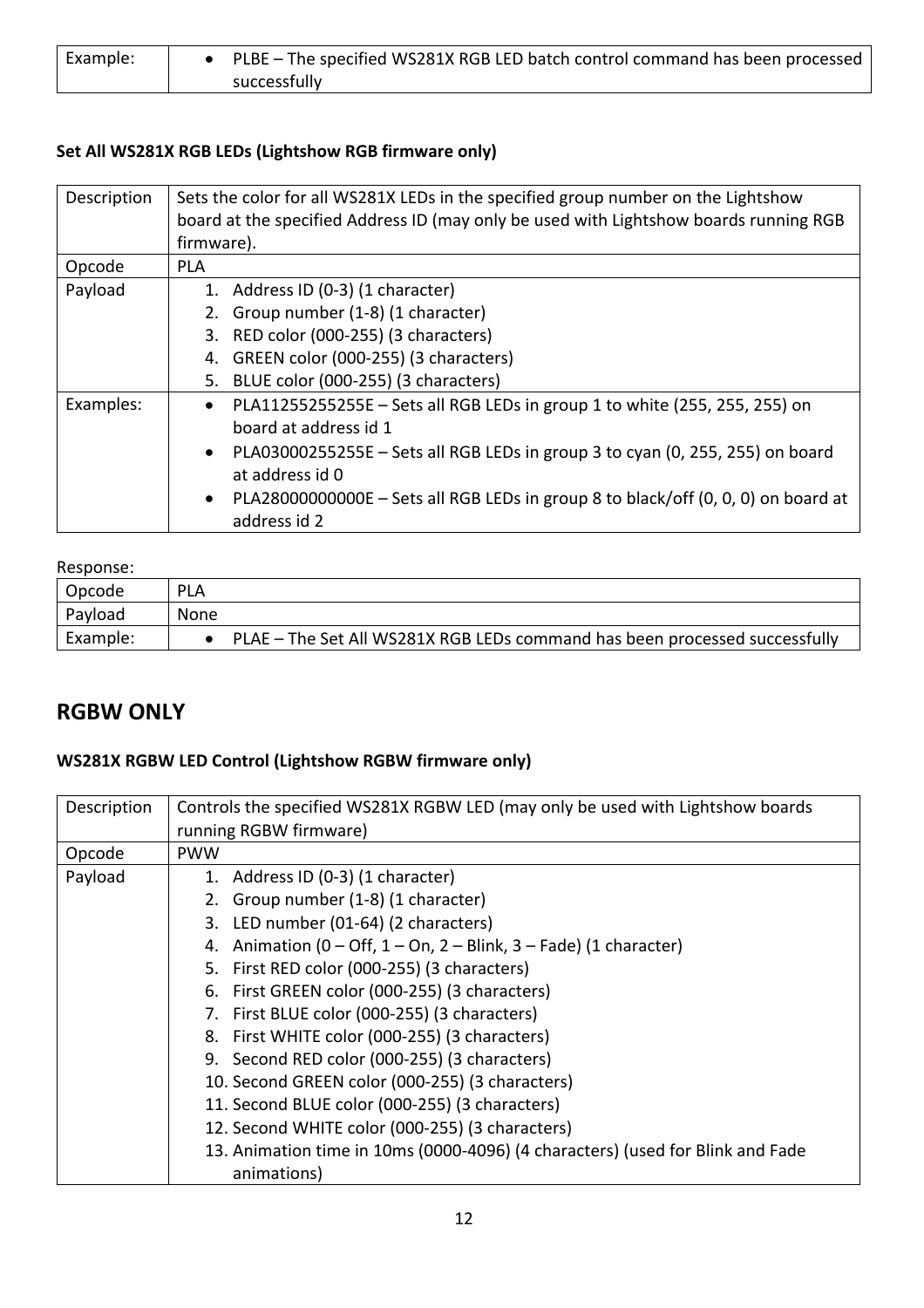| Examples: | PWW110932550000000000000002550001000E - Fades WS281X RGBW LED 9 in<br>Group 1 from red (255,0,0,0) to blue (0,0,255,0) over 10 seconds on board at<br>address id 1<br>PWW1234125525525525500000000000000000E - Turns on WS281X RGBW LED<br>$\bullet$<br>34 in Group 2 to white (255,255,255,255) on board at address id 1 (second color<br>and fade time are ignored when animation is On)<br>PWW2810000000000000000000000000000000E - Turns off WS281X RGBW LED 10<br>$\bullet$<br>in Group 8 on board at address id 2 (first and second color and time are all<br>ignored when animation is Off) |
|-----------|----------------------------------------------------------------------------------------------------------------------------------------------------------------------------------------------------------------------------------------------------------------------------------------------------------------------------------------------------------------------------------------------------------------------------------------------------------------------------------------------------------------------------------------------------------------------------------------------------|
|-----------|----------------------------------------------------------------------------------------------------------------------------------------------------------------------------------------------------------------------------------------------------------------------------------------------------------------------------------------------------------------------------------------------------------------------------------------------------------------------------------------------------------------------------------------------------------------------------------------------------|

| Opcode   | <b>PWW</b>                                                                     |
|----------|--------------------------------------------------------------------------------|
| Payload  | None                                                                           |
| Example: | PLWE - The specified WS281X RGB LED command has been processed<br>successfully |

# **WS281X RGBW LED Simple Control (Lightshow RGBW firmware only)**

| Description | Sets the color and optional fade time for the specified WS281X RGBW LED (may only be<br>used with Lightshow boards running RGBW firmware). The LED will fade from the<br>current color to the specified color over the specified fade time interval (0 is set the color |
|-------------|-------------------------------------------------------------------------------------------------------------------------------------------------------------------------------------------------------------------------------------------------------------------------|
|             | immediately with no fade).                                                                                                                                                                                                                                              |
| Opcode      | <b>PWC</b>                                                                                                                                                                                                                                                              |
| Payload     | 1. Address ID (0-3) (1 character)                                                                                                                                                                                                                                       |
|             | 2. Group number (1-8) (1 character)                                                                                                                                                                                                                                     |
|             | 3. LED number (01-64) (2 characters)                                                                                                                                                                                                                                    |
|             | 4. RED color (000-255) (3 characters)                                                                                                                                                                                                                                   |
|             | 5. GREEN color (000-255) (3 characters)                                                                                                                                                                                                                                 |
|             | 6. BLUE color (000-255) (3 characters)                                                                                                                                                                                                                                  |
|             | WHITE color (000-255) (3 characters)<br>7.                                                                                                                                                                                                                              |
|             | Fade time in 10ms (0000-4096) – 0 to 40960ms, 0 to 40.96 seconds (4 characters)<br>8.                                                                                                                                                                                   |
| Examples:   | PWC11421380432260430050E - Fades group 1 RGBW LED 42 to blue violet (138,<br>$\bullet$                                                                                                                                                                                  |
|             | 43, 226, 43) over 500ms on board at address id 1                                                                                                                                                                                                                        |
|             | PWC02030002552550000100E - Fades group 2 RGBW LED 3 to cyan (0, 255, 255,<br>$\bullet$                                                                                                                                                                                  |
|             | 0) over 1 second on board at address id 0                                                                                                                                                                                                                               |
|             | PWC11012552552552550000E - Fades group 1 RGBW LED 1 to white (255, 255,                                                                                                                                                                                                 |
|             | 255, 255) instantly on board at address id 1                                                                                                                                                                                                                            |

Response:

| Opcode   | <b>PWC</b>                                                                                     |
|----------|------------------------------------------------------------------------------------------------|
| Payload  | None                                                                                           |
| Example: | PWCE - The specified WS281X RGBW LED simple control command has been<br>processed successfully |

# **WS281X RGBW LED Batch Control (Lightshow RGBW firmware only)**

Description  $\vert$  Sets the colors and optional fade time for a consecutive group of WS281X RGBW LEDs (may only be used with Lightshow boards running RGBW firmware). The LEDs will fade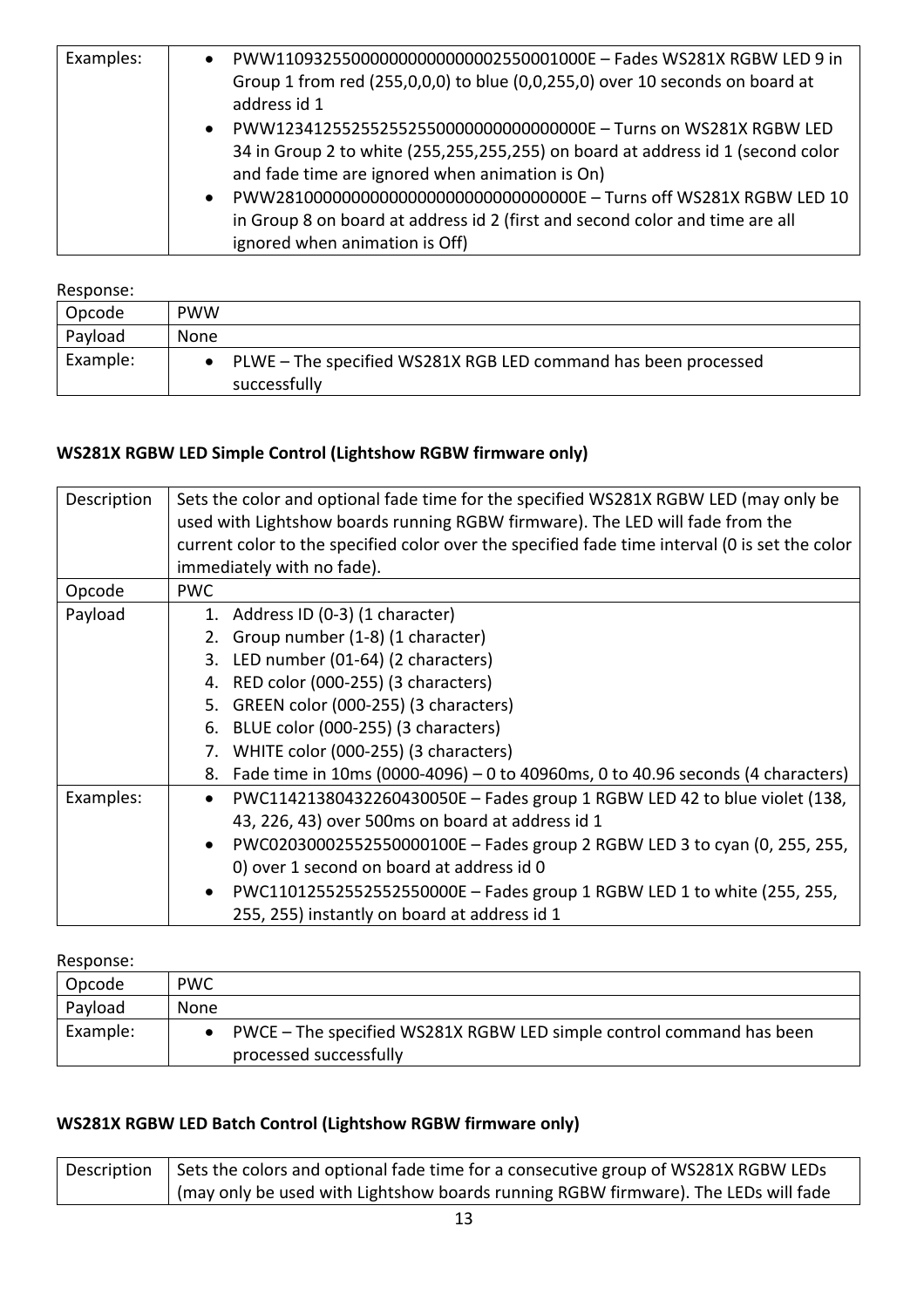|           | from the current color to the specified color over the specified fade time interval (0 is set |
|-----------|-----------------------------------------------------------------------------------------------|
|           | the color immediately with no fade). All LEDs in the batch will use the same fade time        |
|           | value.                                                                                        |
| Opcode    | <b>PWB</b>                                                                                    |
| Payload   | 1. Address ID (0-3) (1 character)                                                             |
|           | 2. Group number (1-8) (1 character)                                                           |
|           | 3. First LED number (01-64) (2 characters)                                                    |
|           | 4. LED count (01-64) (2 characters)                                                           |
|           | 5. Fade time in 10ms (0000-4096) - 0 to 40960ms, 0 to 40.96 seconds (4 characters)            |
|           | RED color (000-255) for first LED (3 characters)<br>6.                                        |
|           | 7. GREEN color (000-255) for first LED (3 characters)                                         |
|           | 8. BLUE color (000-255) for first LED (3 characters)                                          |
|           | 9. WHITE color (000-255) for first LED (3 characters)                                         |
|           | 10. Add RGBW values for each additional LED in the batch group (12 characters for             |
|           | each additional LED, up to the number specified in the LED count value)                       |
| Examples: | PWB11420300501380432260430002552550002550000000000E - Fades group 1<br>$\bullet$              |
|           | RGBW LED 42 to blue violet (138, 43, 226, 43), RGBW LED 43 to cyan (0, 255, 255,              |
|           | 0), and RGBW LED 44 to red (255, 0, 0, 0) over 500ms on board at address id 1                 |
|           | PWB0203020100000255255000255000255000E - Fades group 2 RGBW LED 3 to<br>$\bullet$             |
|           | cyan (0, 255, 255, 0) and RGBW LED 4 to magenta (255, 0, 255, 0) over 1 second                |
|           | on board at address id 0                                                                      |
|           |                                                                                               |
|           | Sets group 1 RGBW LED 1 to white (255, 255, 255, 255), RGBW LED 2 to yellow                   |
|           | (255, 255, 0, 0), RGBW LED 3 to lime green (50, 255, 50, 50), and RGBW LED 4 to               |
|           | medium purple (147, 112, 219, 112) instantly on board at address id 1                         |

| <b>ILCONUITION</b> |                                                                                               |
|--------------------|-----------------------------------------------------------------------------------------------|
| Opcode             | <b>PWB</b>                                                                                    |
| Payload            | None                                                                                          |
| Example:           | PWBE - The specified WS281X RGBW LED batch control command has been<br>processed successfully |

# **Set All WS281X RGBW LEDs (Lightshow RGBW firmware only)**

| Description | Sets the color for all WS281X RGBW LEDs in the specified group number on the<br>Lightshow board at the specified Address ID (may only be used with Lightshow boards<br>running RGBW firmware). |
|-------------|------------------------------------------------------------------------------------------------------------------------------------------------------------------------------------------------|
| Opcode      | <b>PWA</b>                                                                                                                                                                                     |
| Payload     | 1. Address ID (0-3) (1 character)                                                                                                                                                              |
|             | 2. Group number (1-8) (1 character)                                                                                                                                                            |
|             | 3. RED color (000-255) (3 characters)                                                                                                                                                          |
|             | 4. GREEN color (000-255) (3 characters)                                                                                                                                                        |
|             | 5. BLUE color (000-255) (3 characters)                                                                                                                                                         |
|             | WHITE color (000-255) (3 characters)<br>6.                                                                                                                                                     |
| Examples:   | PWA11255255255255E - Sets all RGBW LEDs in group 1 to white (255, 255, 255,<br>$\bullet$                                                                                                       |
|             | 255) on board at address id 1                                                                                                                                                                  |
|             | PWA03000255255000E - Sets all RGBW LEDs in group 3 to cyan (0, 255, 255, 0)                                                                                                                    |
|             | on board at address id 0                                                                                                                                                                       |